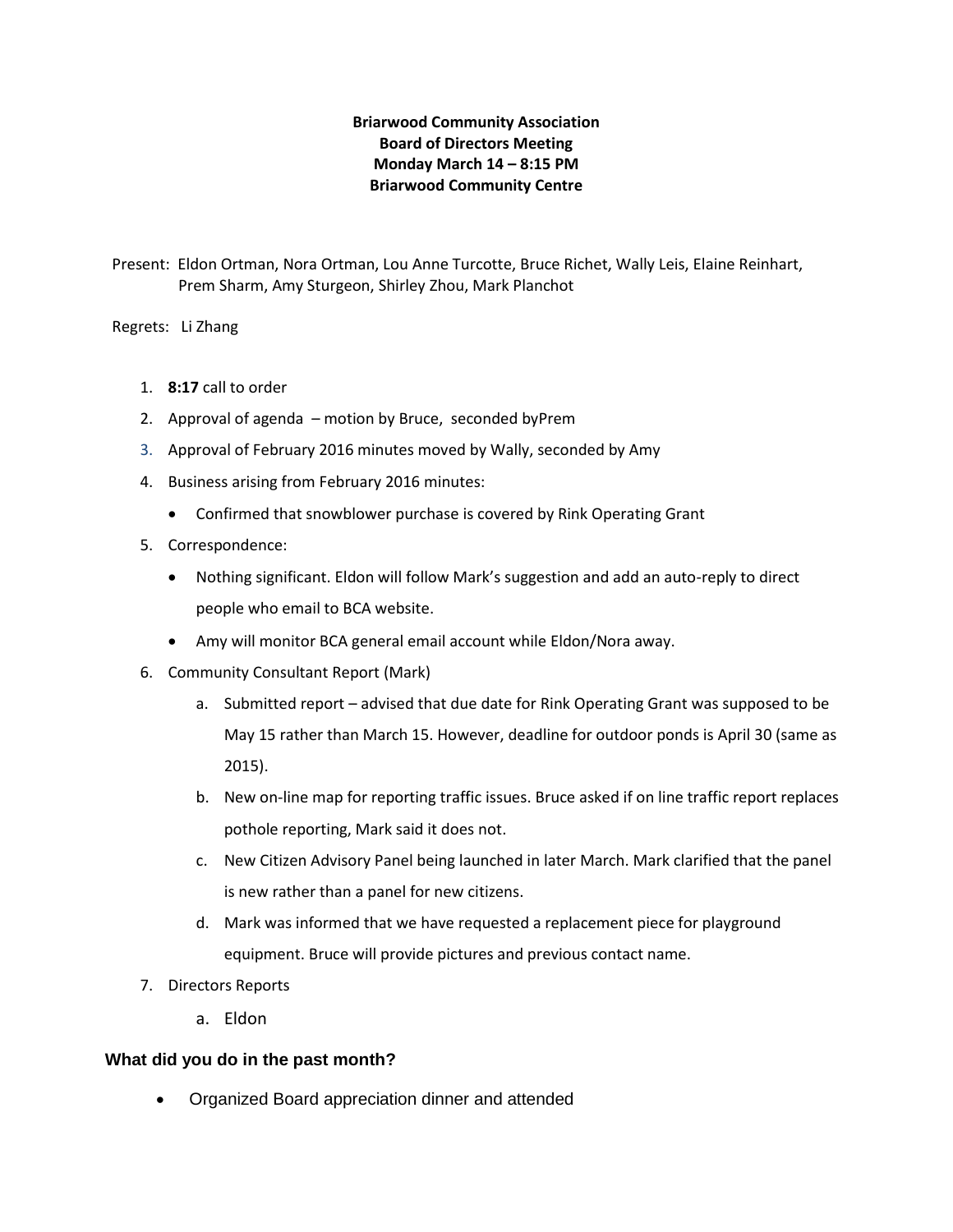- Created draft powerpoint presentation for AGM
- Confirmed Kevin Ariss (COS) and Saskatoon Disc Sports Assoc. for disc golf presentation at AGM
- Drafted notice of AGM to distribute to membership
- Purchased snow blower for outdoor rink
- Renewed agreement with BlackSun for 1 year (web hosting and registration of domain name)

#### **What will you do in the upcoming month?**

- Sign letter of renewal for Memorandum of Understanding between COS and BCA for use of Community Center
- Final Planning for 2016 AGM in April

# **Motions required for meeting:**

- Approval for purchase of snowblower \$659.97 (formalize approvals received via email) o Move by Bruce, second by Shirley
- Approval of payment to BlackSun \$236.20 o Move by Lou Anne, second Amy
- Approval of Volunteer Dinner expense \$432.96
	- o Move by Wally, second by Prem
	- b. Bruce

#### **What did you do in the past months? :**

- Contact with the City regarding:
	- 35 Brookmore View House Completion After speaking with Building Inspection branch they have made contact with the developer and have been assured that completion will happen "Spring 2016"! Follow-up will take place within 3 months. Building permit was taken initially in 2012! Of note, the Building Bylaw is up for review and enforcement around this kind of issue will be a focus.
	- Moving of "shade trees" to spray park area. Changing messages coming from COS as initial boulevard trees from Montgomery Place now not available. Other trees may become available for transplant and BCA will need to "stand by for news"!! Decision date on available trees???
- Posted signage for Spring Soccer and changed for Spring Message
- **What will you do in the upcoming months? :**
- Change signage as required
- Participate in the COS activity around the BCA Park Shade Trees process for spring 2016.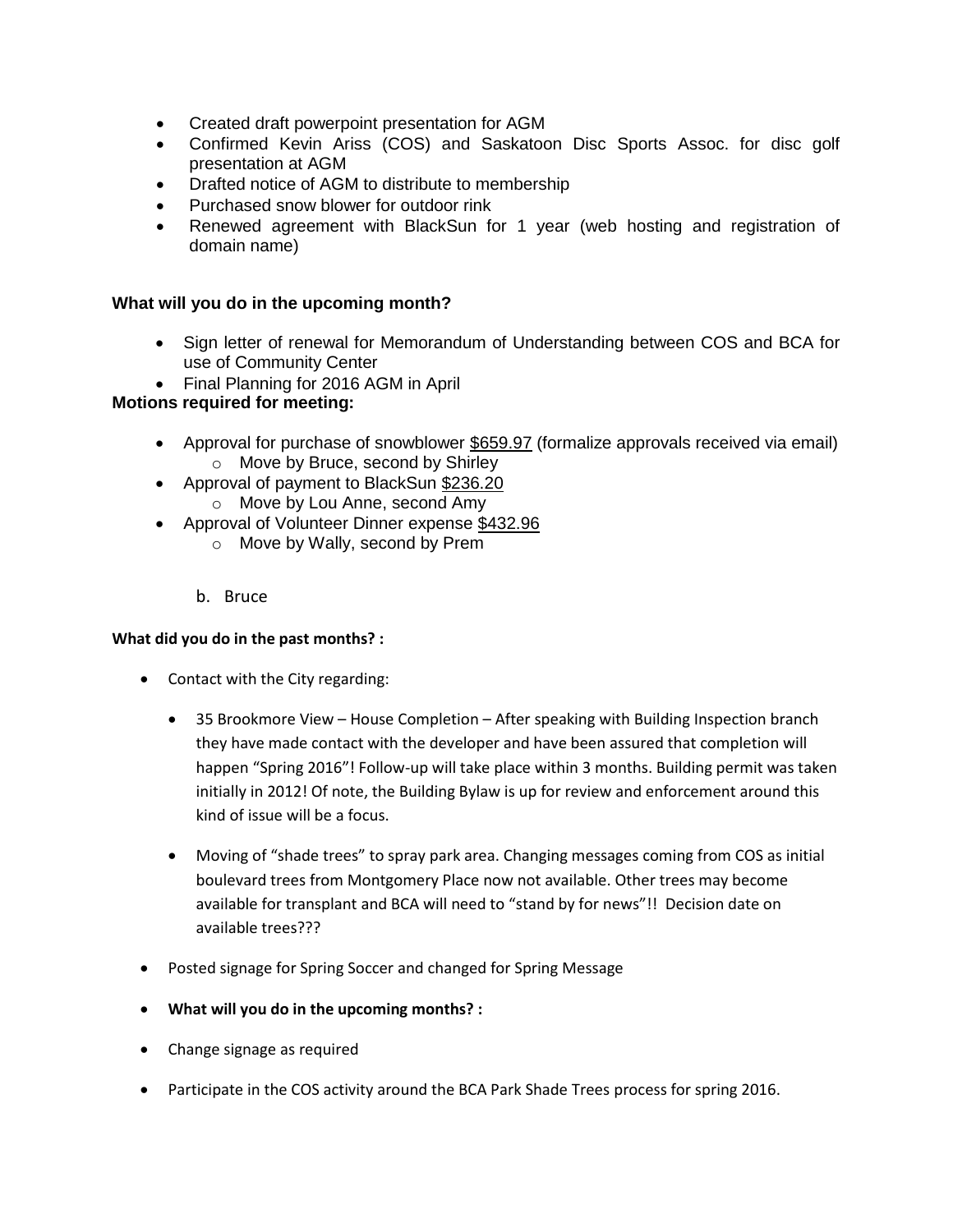Follow-up with COS on work plan for 2016 concerning BCA! Several items like lake pathway paving completion, lake algae treatment routine, other asset preservation strategies, etc.

### **Recommendations and rationale why (including financial implications)?**

We have a motion on the books around funding for mature tree transplant (original plan now??) and will have to wait until COS determines alternate availability. We might need to investigate some interim solution if the COS does not come through, since we have opted out of the expensive "Shade Structure"! Any option would of course need the approval of the COS before implementation!!

- c. Lou Anne
	- Advised that there was 1 rental in month, nothing else to report
- d. Elaine
	- Indoor soccer concludes this week
	- Carrie 13 teams U6 to U10
	- Kinder soccer currently about 4 teams
	- Need to purchase soccer balls and team shirts for Kinder (approx. 40 basis current registrants). Motion to purchase balls and tee-shirts for about \$20 per registrant. Second by Shirley.
	- Waiting for reply from BMO regarding sponsorship would need to purchase shirts which would be paid by BMO.
	- Will only require field for Wednesday so we can release Tuesday nights
	- Nora will add late fee for mini soccer
- e. Nora
	- Distributed financial report as of March 14 to show soccer revenue
	- Received financial statements from accountants. Will distribute to BCA board.
- f. Amy
	- Nothing to report
- g. Prem
	- Instructor payments have been prepared
	- Prem needs some final reports from instructors
- h. Wally
	- Asked if BCA would be allowed to replace basketball hoop netting with chain netting. Mark will follow up as approval needed from COS and if they would replace.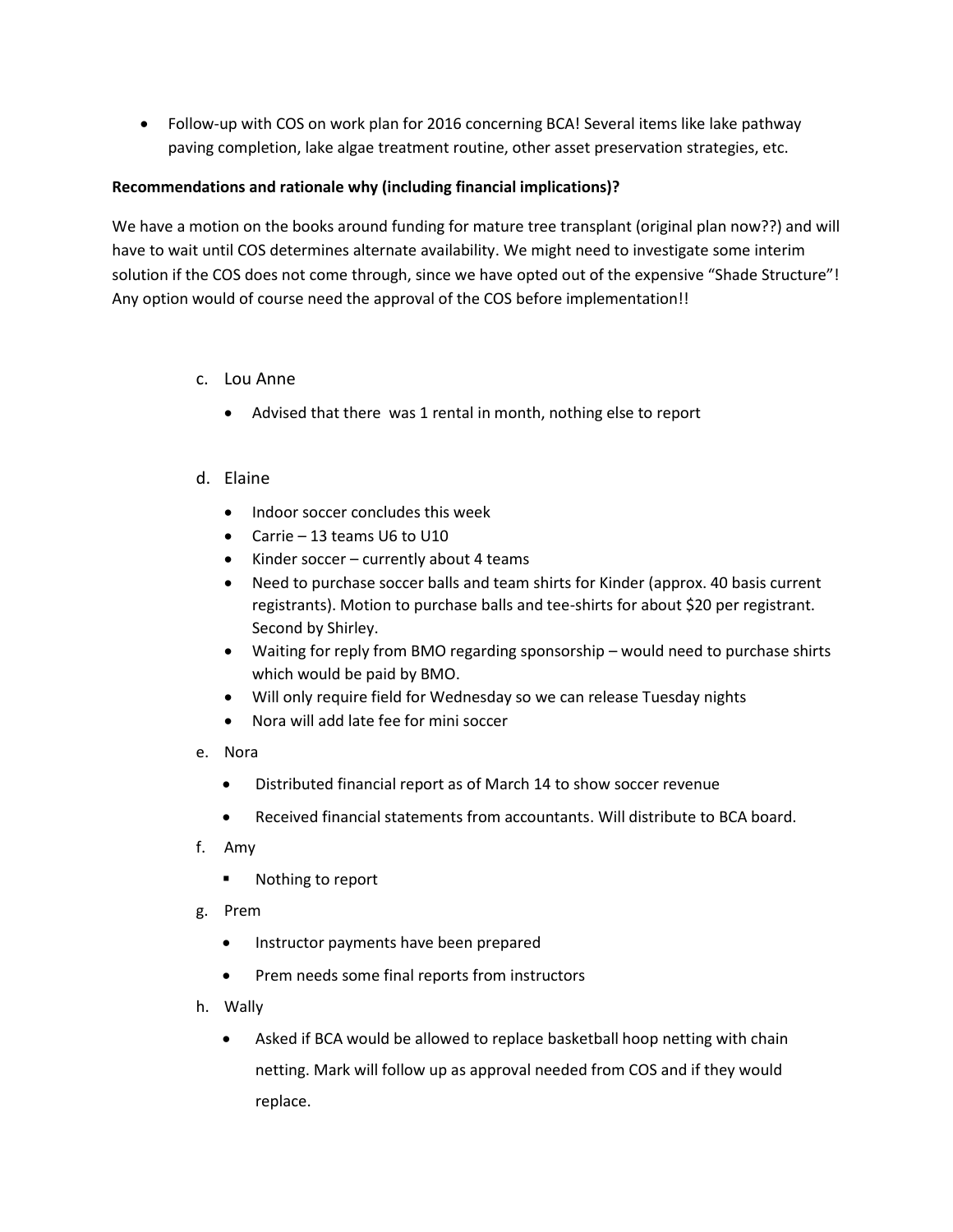- i. Shirley
	- Nothing to report
- j. Li
	- Regret, nothing to report

#### 8. Old Business

- a. MOA with COS re: Community Centre
	- Waiting for updated draft from Solicitors office. Once received he will forward for second review
- b. Shade for spray pad, playground
	- Mark Urban Forestry (Terry Smith) Montgomery trees not available
	- COS will continue to monitor for other tree availability
	- Planting technician will come out to assess site
	- We may have to look at other options if no mature trees available. Consider mounting brackets for umbrellas or holes drilled in picnic tables. Mark will follow up. Nora also suggested purchasing trees from private business if COS would allow planting
- c. AGM Planning
	- Finalize Budget
		- o Bruce will provide some feedback this week
	- Presentation
		- o Eldon will add more content on possible initiatives as per BCA strategic planning session last year
		- o Intent is to use the last part of presentation to encourage more involvement from members either on a the board or as volunteers
		- o BCA board can provide Eldon with other suggested changes in the next few weeks. Will finalize the presentation first week of April
	- Finalize notice
		- o Because of the high cost of printing and direct mail, will rely on signage and direct emails to members to advertise AGM
		- o Eldon will print some hard copies to be placed in Briarwood Community Centre before provincial election (April 4) as there will be a lot of traffic in centre that day
		- o Can also place copies at Lakewood Civic Centre, Independent Grocers, etc.
	- Signage
		- o Bruce will update BCA permanent signs and arrange for temporary signs (either Pennco or Saskatoon Sign)
	- Refreshments/snacks
		- o Amy will look after. Nora will provide details of what was purchased last year.
	- Board positions open for nomination
		- o President becoming vacant, no nominees
		- o Vice President vacant, no nominees